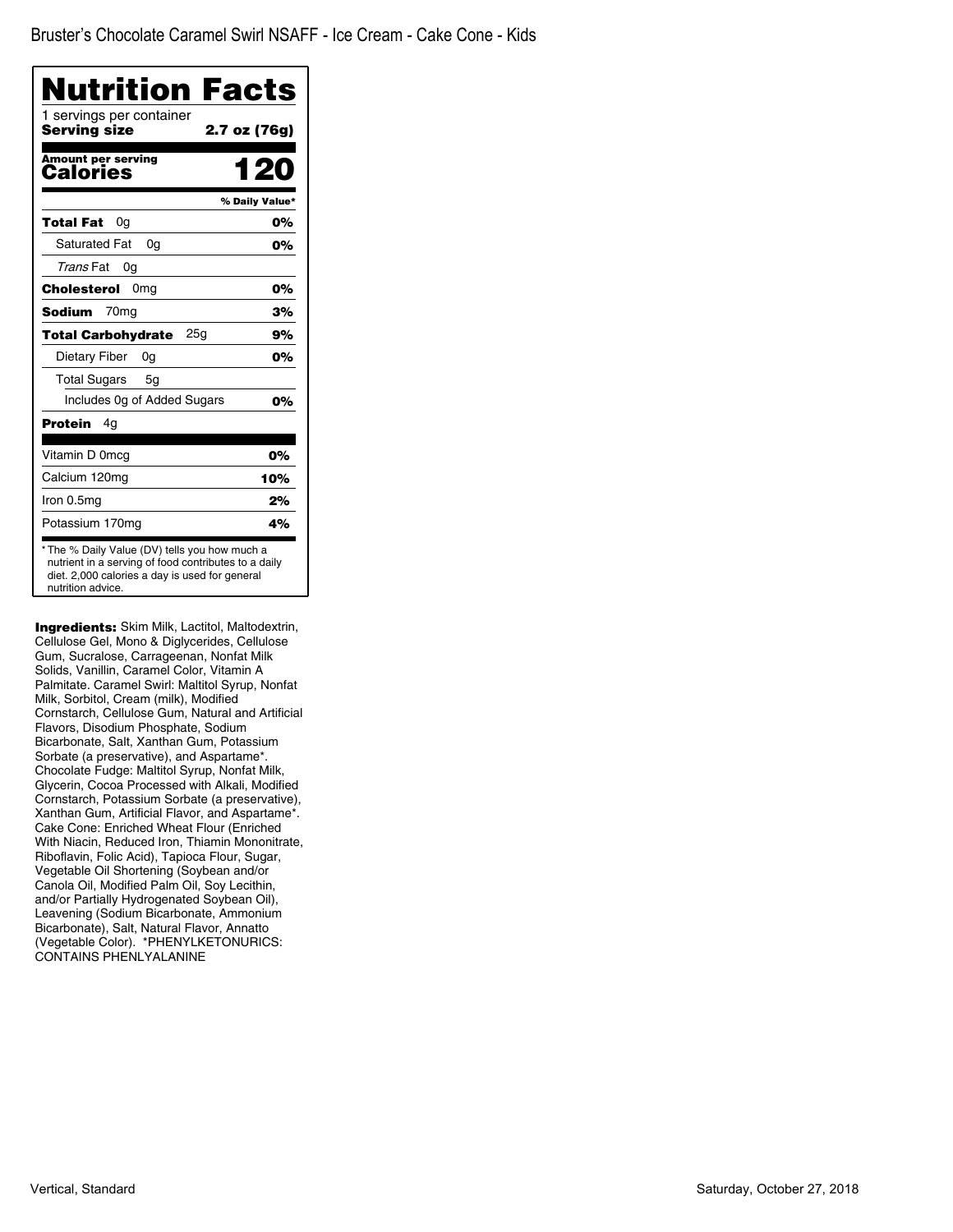| Nutrition Facts<br>1 servings per container |                |
|---------------------------------------------|----------------|
| Serving size                                | 5.2 oz (146g)  |
| <b>Amount per serving</b><br>Calories       | 21 N           |
|                                             | % Daily Value* |
| Total Fat<br>0a                             | 0%             |
| <b>Saturated Fat</b><br>0g                  | 0%             |
| Trans Fat<br>0g                             |                |
| Cholesterol<br>0mg                          | 0%             |
| 125 <sub>mg</sub><br>Sodium                 | 5%             |
| 45a<br>Total Carbohydrate                   | 16%            |
| Dietary Fiber<br><1a                        | 4%             |
| <b>Total Sugars</b><br>10 <sub>q</sub>      |                |
| Includes 0g of Added Sugars                 | 0%             |
| Protein<br>7g                               |                |
| Vitamin D 0mcq                              | 0%             |
| Calcium 250mg                               | 20%            |
| Iron 0.6mg                                  | 4%             |
| Potassium 330mg                             | 8%             |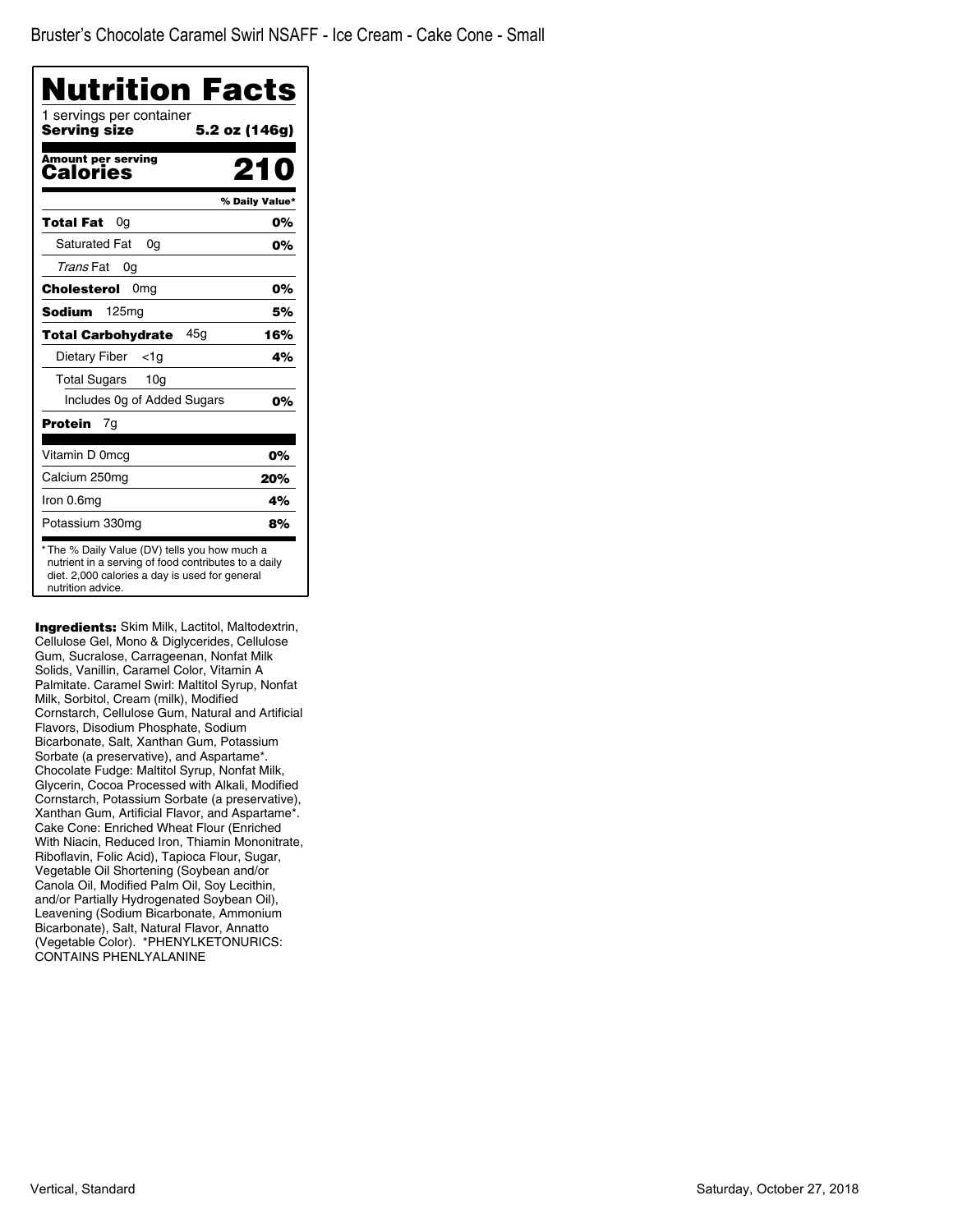| Nutrition Facts                          |                |
|------------------------------------------|----------------|
| 1 servings per container<br>Servina size | 7.7 oz (216g)  |
| <b>Amount per serving</b><br>Calories    | n              |
|                                          | % Daily Value* |
| Total Fat<br>0a                          | 0%             |
| <b>Saturated Fat</b><br>0q               | 0%             |
| Trans Fat<br>0g                          |                |
| Cholesterol<br>0 <sub>mg</sub>           | 0%             |
| Sodium<br>180mg                          | 8%             |
| 65g<br>Total Carbohydrate                | 24%            |
| Dietary Fiber<br>1g                      | 4%             |
| <b>Total Sugars</b><br>15a               |                |
| Includes Og of Added Sugars              | 0%             |
| Protein<br>10g                           |                |
| Vitamin D 0mcg                           | 0%             |
| Calcium 370mg                            | 30%            |
| Iron 0.8mg                               | 4%             |
| Potassium 490mg                          | 10%            |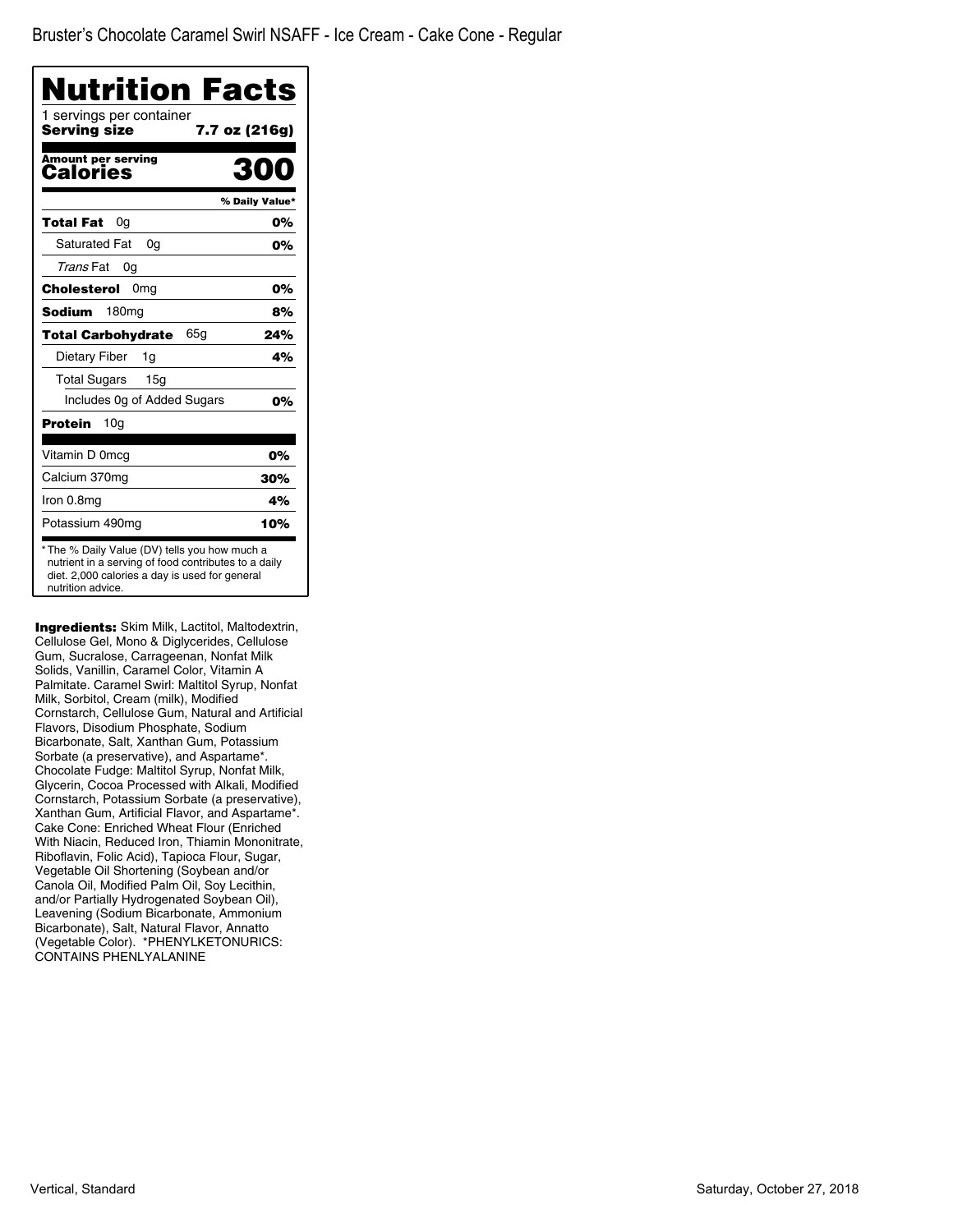| 1 servings per container<br>Serving size | 10.2 oz (286g) |
|------------------------------------------|----------------|
| <b>Amount per serving</b><br>Calories    |                |
|                                          | % Daily Value* |
| Total Fat<br>0g                          | 0%             |
| <b>Saturated Fat</b><br>0q               | 0%             |
| Trans Fat<br>0g                          |                |
| Cholesterol<br>0 <sub>mg</sub>           | 0%             |
| Sodium<br>240ma                          | 10%            |
| 85g<br><b>Total Carbohydrate</b>         | 31%            |
| Dietary Fiber<br>2g                      | 7%             |
| <b>Total Sugars</b><br>20 <sub>g</sub>   |                |
| Includes Og of Added Sugars              | 0%             |
| Protein<br>13a                           |                |
| Vitamin D 0mcg                           | 0%             |
| Calcium 500mg                            | 40%            |
| Iron 0.9mg                               | 6%             |
| Potassium 660mg                          | 15%            |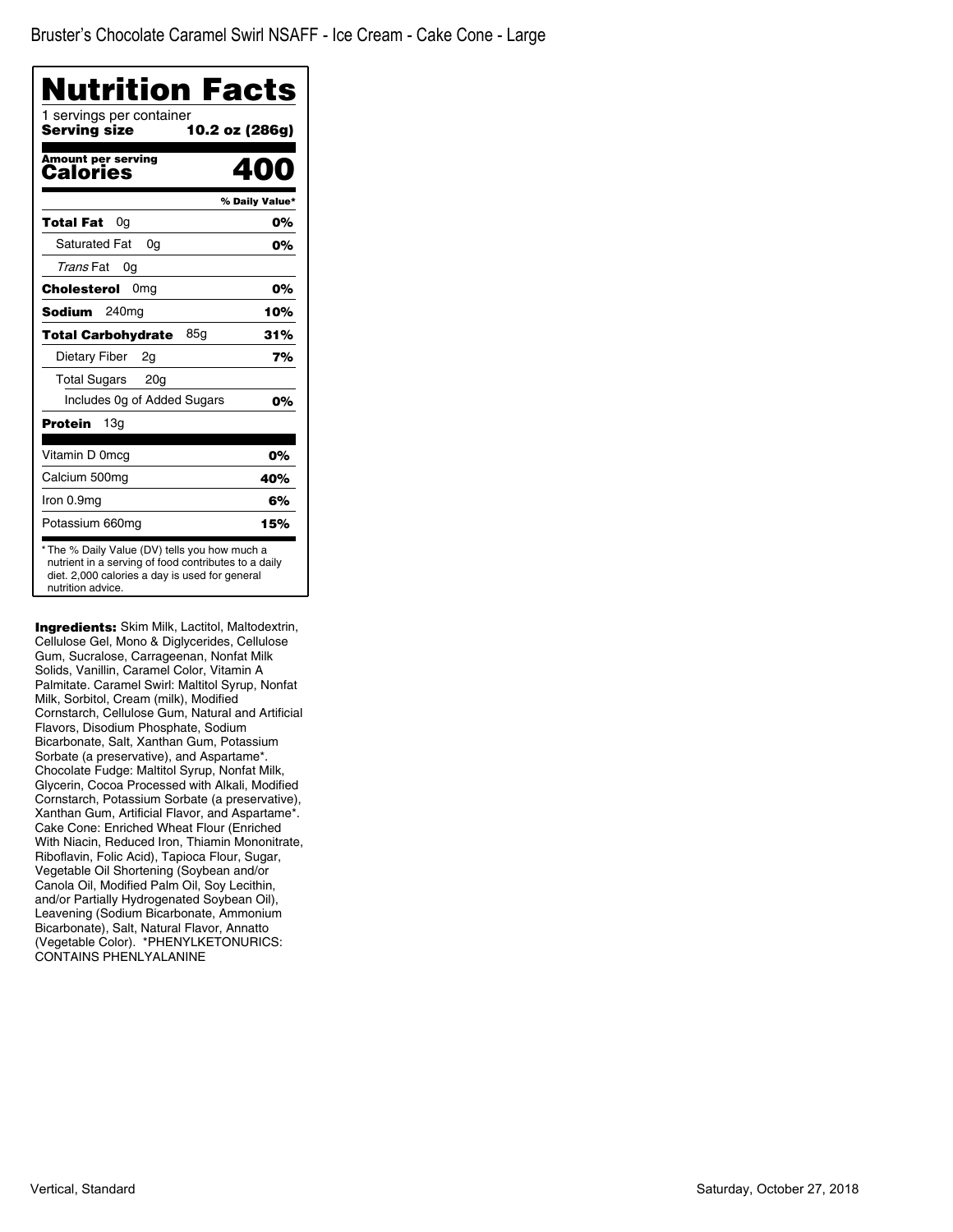| Nutrition Facts                              |                |
|----------------------------------------------|----------------|
| 1 servings per container<br>Serving size     | 2.5 oz (70g)   |
| <b>Amount per serving</b><br>Calories        |                |
|                                              | % Daily Value* |
| Total Fat<br>0g                              | 0%             |
| Saturated Fat<br>0a                          | 0%             |
| Trans Fat<br>0g                              |                |
| 0 <sub>mq</sub><br>Cholesterol               | 0%             |
| <b>Sodium</b><br>60 <sub>mg</sub>            | 3%             |
| 20 <sub>g</sub><br><b>Total Carbohydrate</b> | 7%             |
| Dietary Fiber<br>0g                          | 0%             |
| <b>Total Sugars</b><br>5g                    |                |
| Includes Og of Added Sugars                  | 0%             |
| Protein<br>Зg                                |                |
| Vitamin D 0mcg                               | 0%             |
| Calcium 120mg                                | 10%            |
| Iron 0mg                                     | 0%             |
| Potassium 160mg                              | 4%             |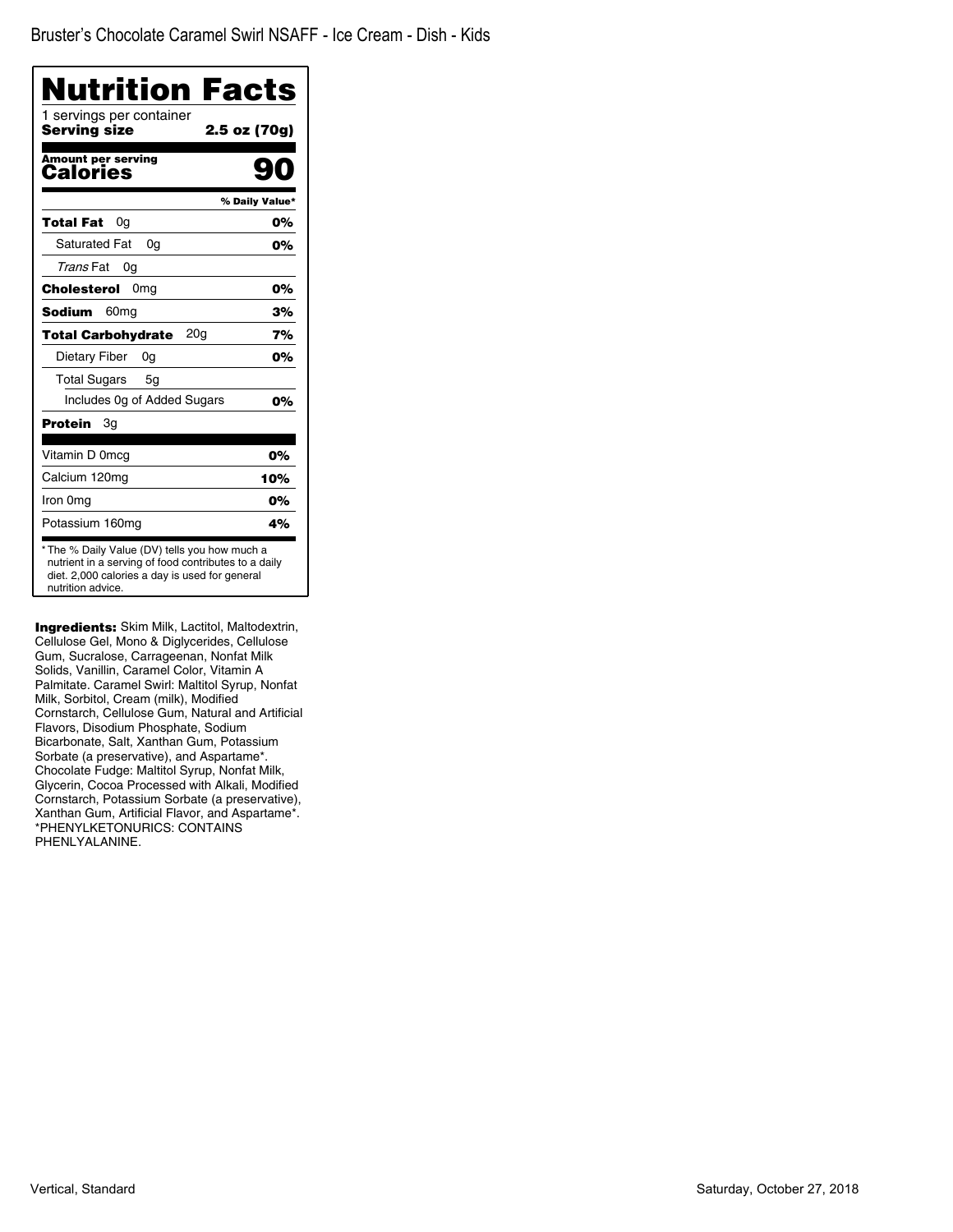| Nutrition Facts                                                                                                                                                              |                |
|------------------------------------------------------------------------------------------------------------------------------------------------------------------------------|----------------|
| 1 servings per container<br><b>Serving size</b>                                                                                                                              | 5 oz (140g)    |
| <b>Amount per serving</b><br>Calories                                                                                                                                        | 190            |
|                                                                                                                                                                              | % Daily Value* |
| <b>Total Fat</b><br>0a                                                                                                                                                       | 0%             |
| Saturated Fat<br>0a                                                                                                                                                          | 0%             |
| Trans Fat<br>0g                                                                                                                                                              |                |
| Cholesterol<br>0 <sub>mg</sub>                                                                                                                                               | 0%             |
| <b>Sodium</b><br>115 <sub>mq</sub>                                                                                                                                           | 5%             |
| 40 <sub>q</sub><br><b>Total Carbohydrate</b>                                                                                                                                 | 15%            |
| Dietary Fiber<br><1a                                                                                                                                                         | 4%             |
| Total Sugars<br>10 <sub>g</sub>                                                                                                                                              |                |
| Includes Og of Added Sugars                                                                                                                                                  | 0%             |
| Protein<br>6g                                                                                                                                                                |                |
| Vitamin D 0mcg                                                                                                                                                               | 0%             |
| Calcium 250mg                                                                                                                                                                | 20%            |
| Iron 0mg                                                                                                                                                                     | 0%             |
| Potassium 320mg                                                                                                                                                              | 6%             |
| * The % Daily Value (DV) tells you how much a<br>nutrient in a serving of food contributes to a daily<br>diet. 2,000 calories a day is used for general<br>nutrition advice. |                |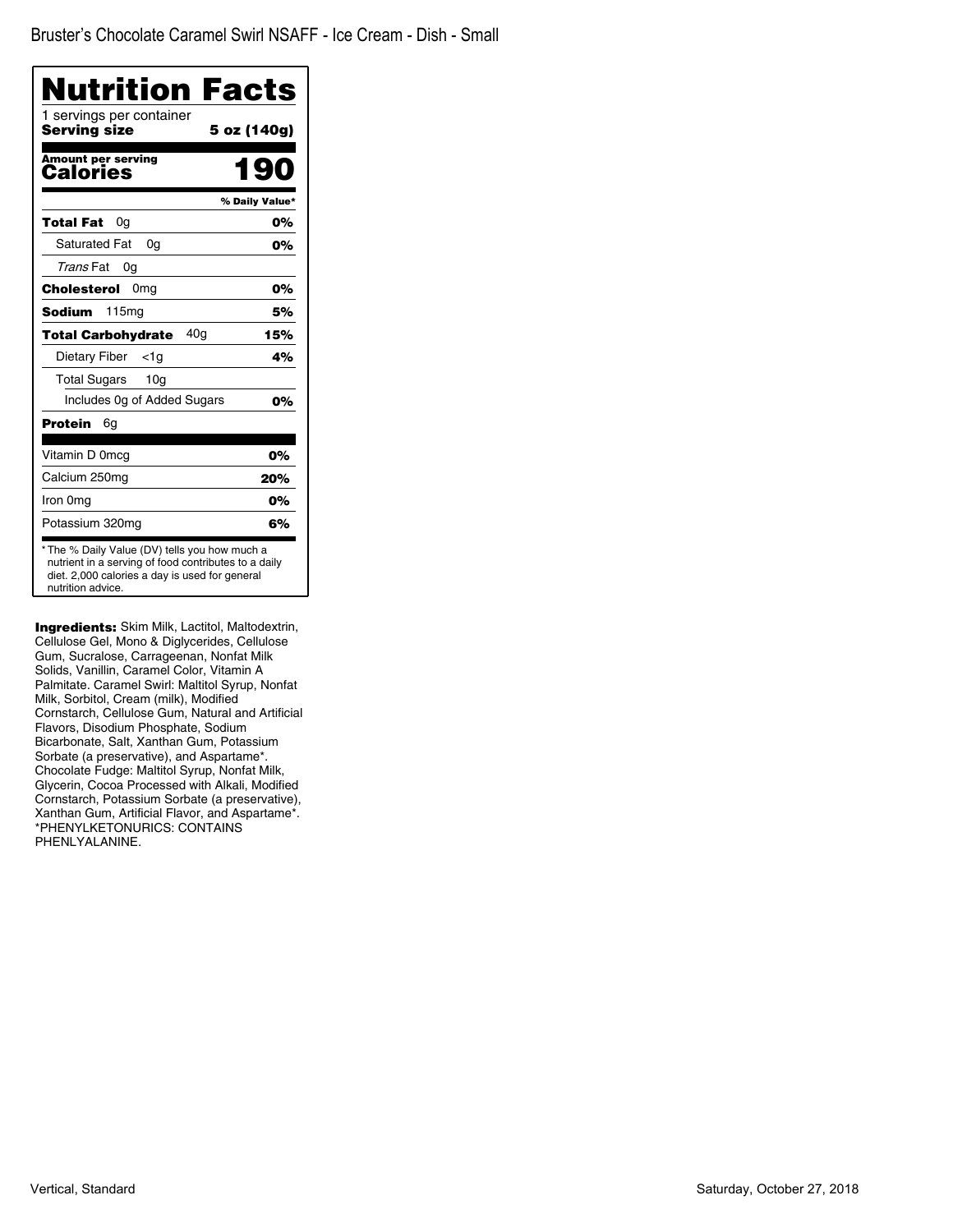| 1 servings per container<br><b>Serving size</b><br>7.5 oz (210g)<br><b>Amount per serving</b><br>Calories |                |
|-----------------------------------------------------------------------------------------------------------|----------------|
|                                                                                                           |                |
|                                                                                                           |                |
|                                                                                                           | % Daily Value* |
| Total Fat<br>0a                                                                                           | 0%             |
| <b>Saturated Fat</b><br>0a                                                                                | 0%             |
| Trans Fat<br>0g                                                                                           |                |
| Cholesterol<br>0 <sub>mg</sub>                                                                            | 0%             |
| Sodium<br>170 <sub>ma</sub>                                                                               | 7%             |
| 60g<br><b>Total Carbohydrate</b>                                                                          | 22%            |
| Dietary Fiber<br>1g                                                                                       | 4%             |
| Total Sugars<br>15a                                                                                       |                |
| Includes Og of Added Sugars                                                                               | 0%             |
| <b>Protein</b><br>10g                                                                                     |                |
| Vitamin D 0mcg                                                                                            | 0%             |
| Calcium 370mg                                                                                             | 30%            |
| Iron 0.4mg                                                                                                | 2%             |
| Potassium 490mg                                                                                           | 10%            |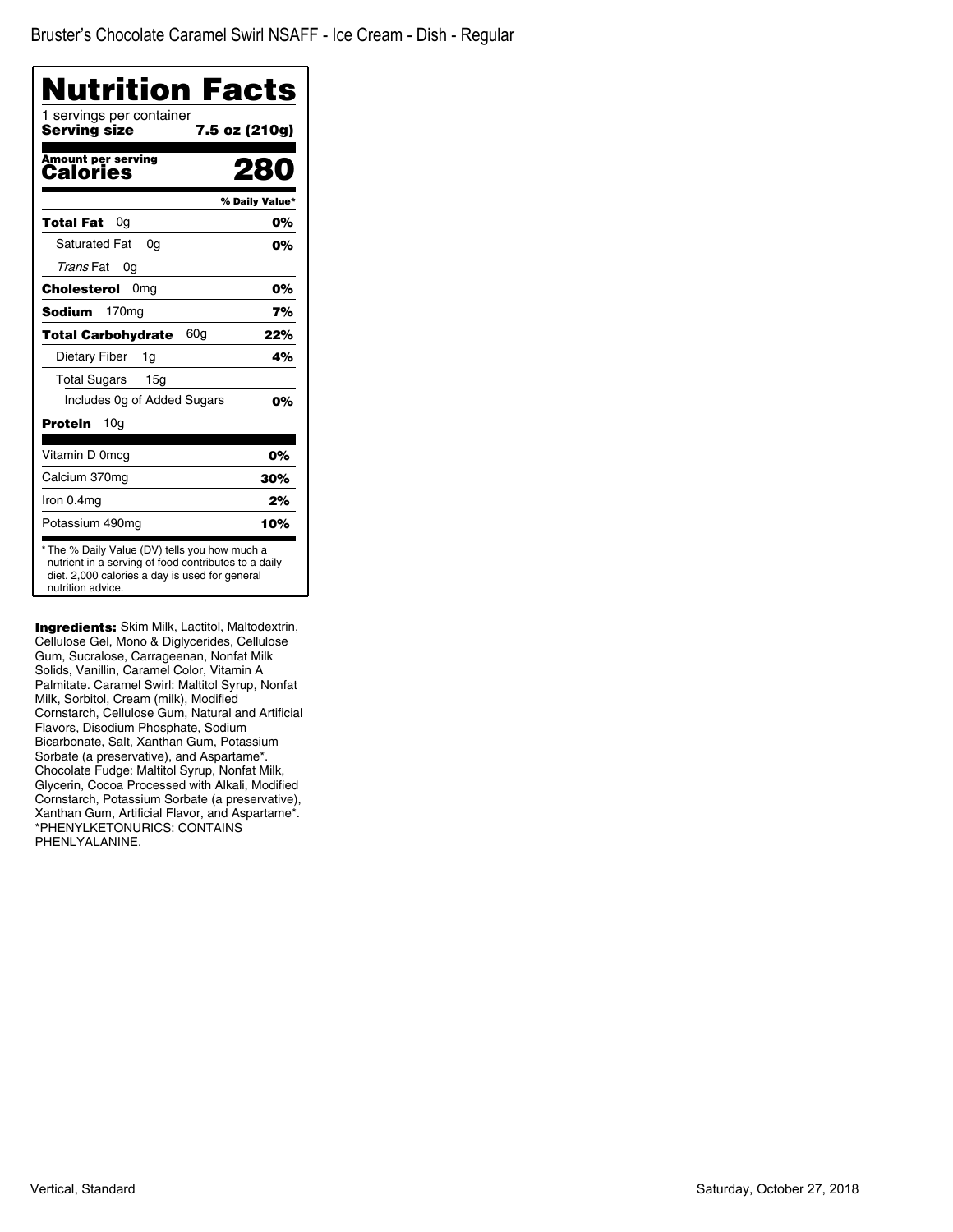| Nutrition Facts                                                                                                                                                              |                |
|------------------------------------------------------------------------------------------------------------------------------------------------------------------------------|----------------|
| 1 servings per container<br>Serving size                                                                                                                                     | 10 oz (280g)   |
| <b>Amount per serving</b><br>Calories                                                                                                                                        | 28             |
|                                                                                                                                                                              | % Daily Value* |
| Total Fat<br>0g                                                                                                                                                              | 0%             |
| <b>Saturated Fat</b><br>0a                                                                                                                                                   | 0%             |
| Trans Fat<br>0a                                                                                                                                                              |                |
| Cholesterol<br>0mg                                                                                                                                                           | 0%             |
| <b>Sodium</b><br>230 <sub>mg</sub>                                                                                                                                           | 10%            |
| 80a<br><b>Total Carbohydrate</b>                                                                                                                                             | 29%            |
| Dietary Fiber<br>2g                                                                                                                                                          | 7%             |
| <b>Total Sugars</b><br>20 <sub>g</sub>                                                                                                                                       |                |
| Includes Og of Added Sugars                                                                                                                                                  | 0%             |
| Protein<br>13a                                                                                                                                                               |                |
| Vitamin D 0mcg                                                                                                                                                               | 0%             |
| Calcium 500mg                                                                                                                                                                | 40%            |
| Iron 0.5mg                                                                                                                                                                   | 2%             |
| Potassium 650mg                                                                                                                                                              | 15%            |
| * The % Daily Value (DV) tells you how much a<br>nutrient in a serving of food contributes to a daily<br>diet. 2,000 calories a day is used for general<br>nutrition advice. |                |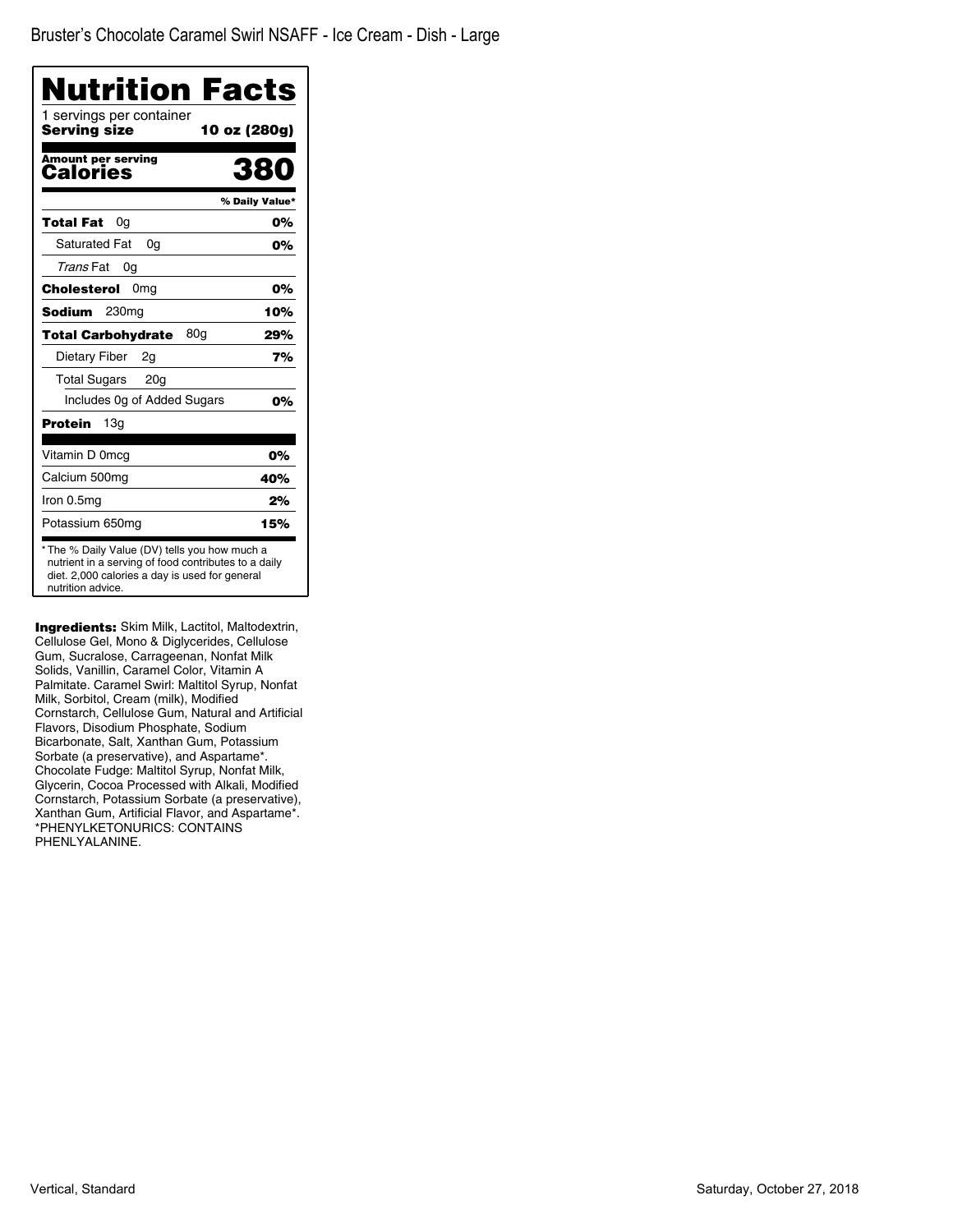| 3 oz (83g)     |
|----------------|
|                |
| 150            |
| % Daily Value* |
| 0%             |
| 0%             |
|                |
| 0%             |
| 3%             |
| 12%            |
| 0%             |
|                |
| 6%             |
|                |
| 0%             |
| 10%            |
| 2%             |
| 4%             |
|                |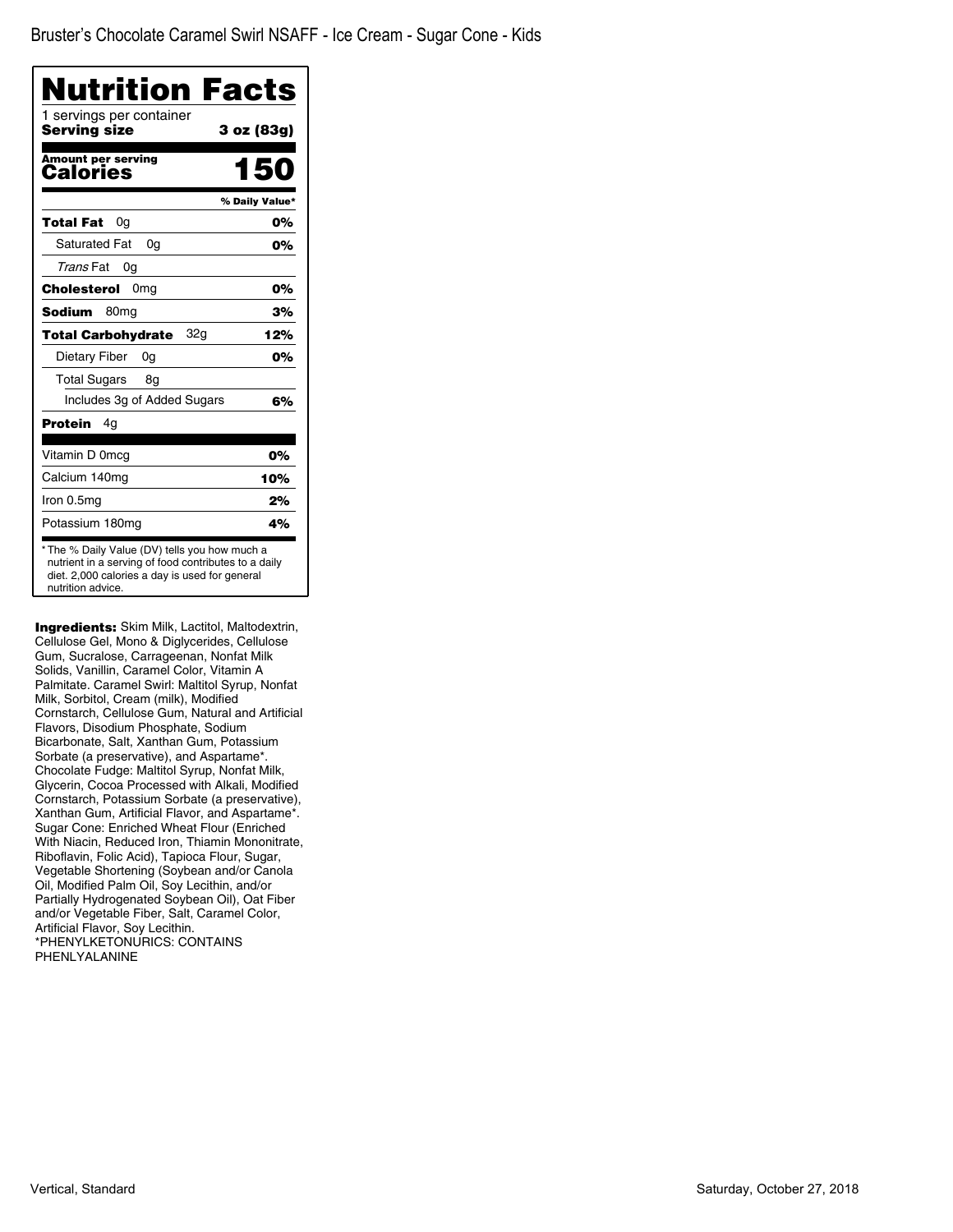| Nutrition Facts<br>1 servings per container  |                |
|----------------------------------------------|----------------|
| <b>Serving size</b>                          | 5.5 oz (153g)  |
| <b>Amount per serving</b><br>Calories        | 24             |
|                                              | % Daily Value* |
| Total Fat<br>0a                              | 0%             |
| <b>Saturated Fat</b><br>0q                   | 0%             |
| Trans Fat<br>0g                              |                |
| <b>Cholesterol</b> 0mg                       | 0%             |
| 135 <sub>mq</sub><br>Sodium                  | 6%             |
| 52 <sub>q</sub><br><b>Total Carbohydrate</b> | 19%            |
| Dietary Fiber<br>$<$ 1g                      | 4%             |
| <b>Total Sugars</b><br>13 <sub>q</sub>       |                |
| Includes 3g of Added Sugars                  | 6%             |
| Protein<br>7g                                |                |
| Vitamin D 0mcg                               | 0%             |
| Calcium 270mg                                | 20%            |
| Iron 0.6mg                                   | 4%             |
| Potassium 340mg                              | 8%             |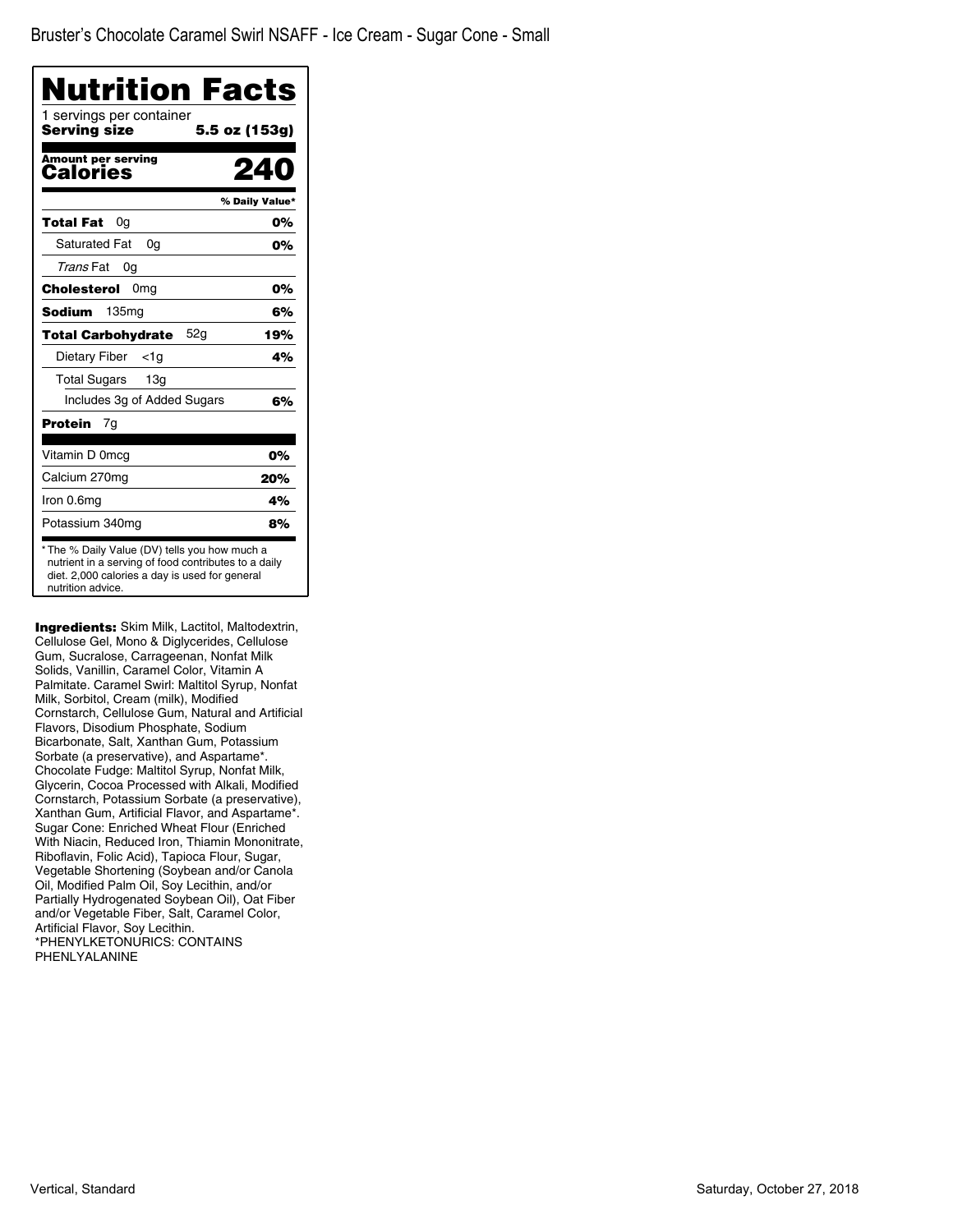| Nutrition Facts                          |                |
|------------------------------------------|----------------|
| 1 servings per container<br>Serving size | 8 oz (223g)    |
| <b>Amount per serving</b><br>Calories    | 330            |
|                                          | % Daily Value* |
| Total Fat<br>0g                          | 0%             |
| <b>Saturated Fat</b><br>0a               | 0%             |
| Trans Fat<br>0g                          |                |
| Cholesterol<br>0 <sub>mg</sub>           | 0%             |
| <b>Sodium</b><br>190 <sub>mg</sub>       | 8%             |
| 72g<br><b>Total Carbohydrate</b>         | 26%            |
| Dietary Fiber<br>1g                      | 4%             |
| <b>Total Sugars</b><br>18g               |                |
| Includes 3g of Added Sugars              | 6%             |
| Protein<br>10g                           |                |
| Vitamin D 0mcg                           | 0%             |
| Calcium 400mg                            | 30%            |
| Iron 0.8mg                               | 4%             |
| Potassium 500mg                          | 10%            |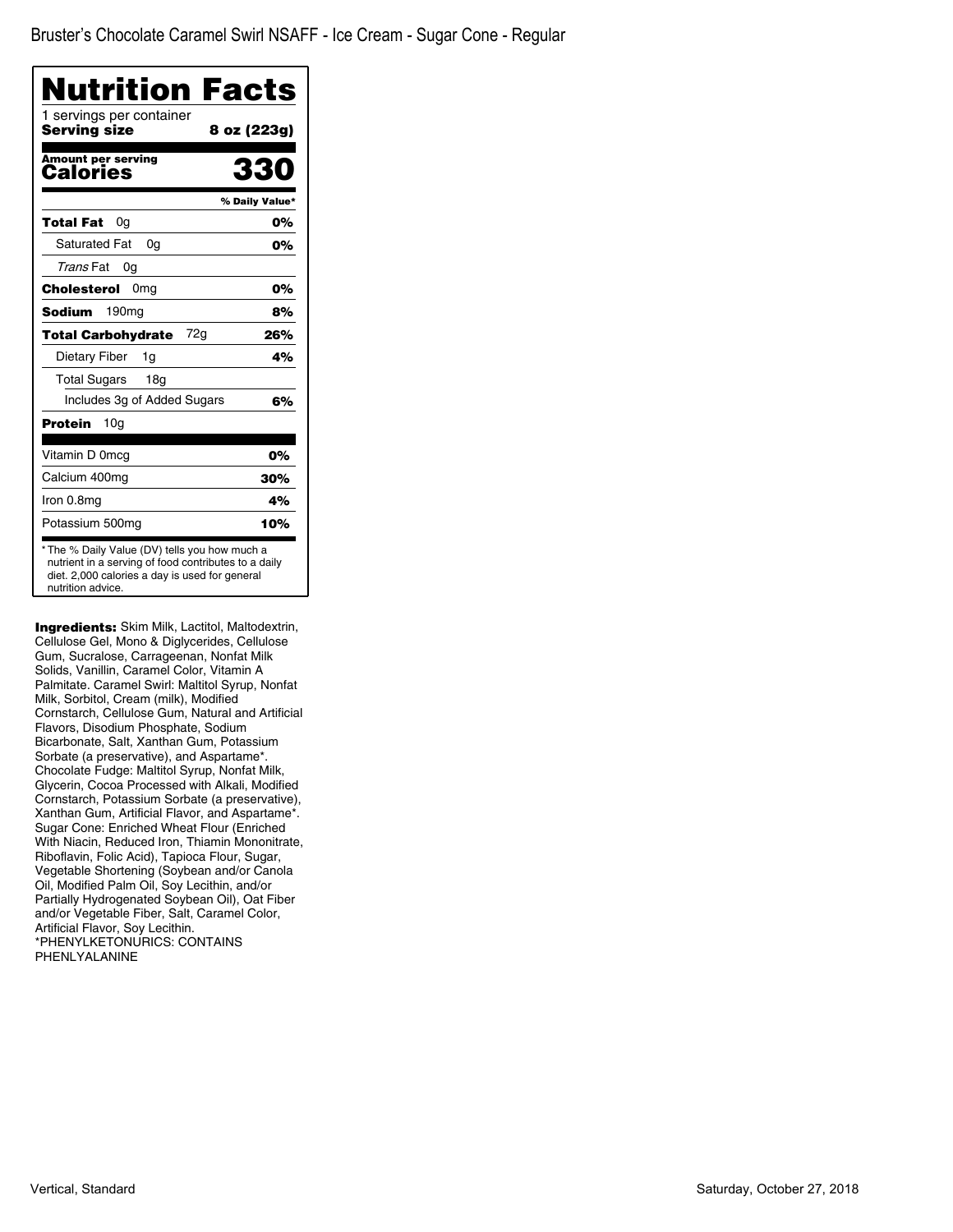| Nutrition Facts<br>1 servings per container |                |
|---------------------------------------------|----------------|
| Serving size                                | 10.5 oz (293g) |
| <b>Amount per serving</b><br>Calories       | 430            |
|                                             | % Daily Value* |
| 0.5q<br>Total Fat                           | 1%             |
| <b>Saturated Fat</b><br>0a                  | 0%             |
| Trans Fat<br>0g                             |                |
| Cholesterol<br>0 <sub>mg</sub>              | 0%             |
| Sodium<br>250 <sub>mq</sub>                 | 11%            |
| 92g<br><b>Total Carbohydrate</b>            | 33%            |
| Dietary Fiber<br>2g                         | 7%             |
| Total Sugars 23g                            |                |
| Includes 3g of Added Sugars                 | 6%             |
| Protein<br>13a                              |                |
| Vitamin D 0mcg                              | 0%             |
| Calcium 520mg                               | 40%            |
| Iron 0.9mg                                  | 6%             |
| Potassium 670mg                             | 15%            |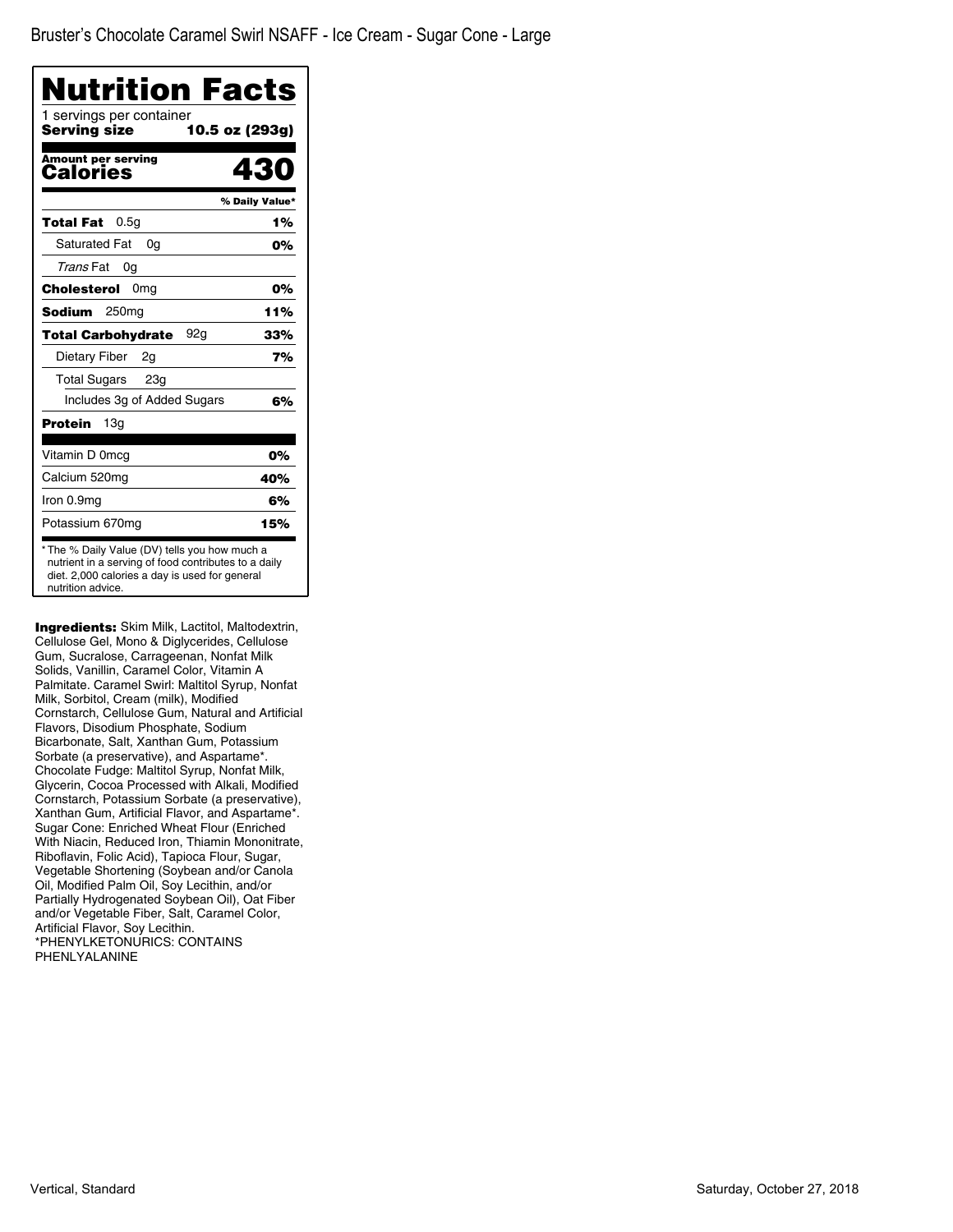| Nutrition Facts<br>1 servings per container<br>Serving size | 3.6 oz (100g)  |
|-------------------------------------------------------------|----------------|
| <b>Amount per serving</b>                                   |                |
| <b>Calories</b>                                             |                |
|                                                             | % Daily Value* |
| <b>Total Fat</b><br>3g                                      | 4%             |
| <b>Saturated Fat</b><br>1g                                  | 5%             |
| Trans Fat<br>0g                                             |                |
| 10 <sub>mg</sub><br>Cholesterol                             | 3%             |
| <b>Sodium</b><br>60mg                                       | 3%             |
| 43q<br><b>Total Carbohydrate</b>                            | 16%            |
| Dietary Fiber<br>0g                                         | 0%             |
| Total Sugars<br>15 <sub>q</sub>                             |                |
| Includes 10g of Added Sugars                                | 20%            |
| Protein<br>5g                                               |                |
| Vitamin D 0mcg                                              | 0%             |
| Calcium 120mg                                               | 10%            |
| Iron 0.7mg                                                  | 4%             |
| Potassium 160mg                                             | 4%             |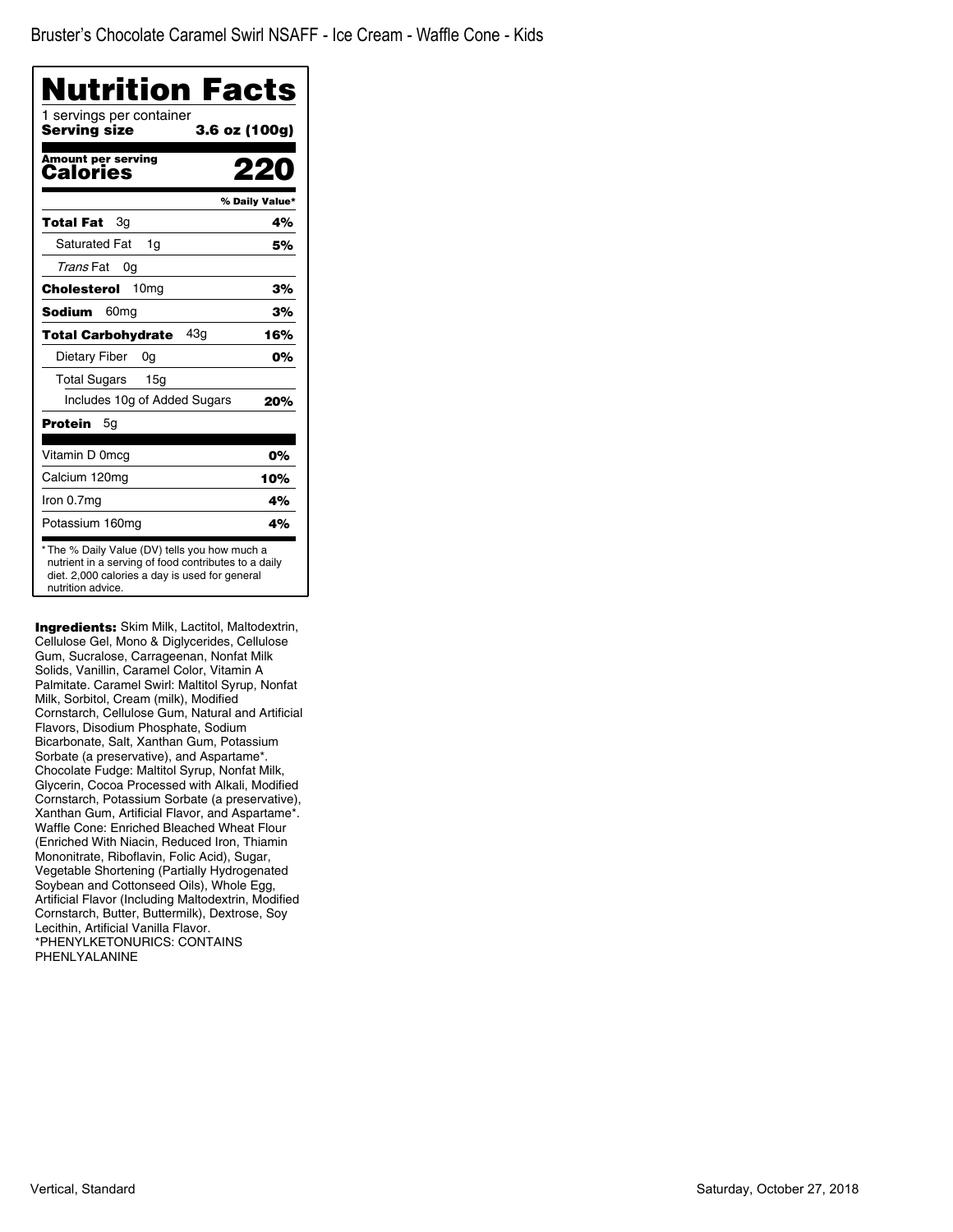| Nutrition Facts                          |                |
|------------------------------------------|----------------|
| 1 servings per container<br>Servina size | 6.1 oz (170g)  |
| <b>Amount per serving</b><br>Calories    | 31             |
|                                          | % Daily Value* |
| 3.5 <sub>q</sub><br>Total Fat            | 4%             |
| <b>Saturated Fat</b><br>1g               | 5%             |
| Trans Fat<br>0g                          |                |
| 10 <sub>mg</sub><br>Cholesterol          | 3%             |
| Sodium<br>115mg                          | 5%             |
| 63g<br>Total Carbohydrate                | 23%            |
| Dietary Fiber<br><1a                     | 4%             |
| <b>Total Sugars</b><br>20 <sub>q</sub>   |                |
| Includes 10g of Added Sugars             | 20%            |
| Protein<br>8g                            |                |
| Vitamin D 0mcg                           | 0%             |
| Calcium 250mg                            | 20%            |
| Iron 0.8mg                               | 4%             |
| Potassium 320mg                          | 6%             |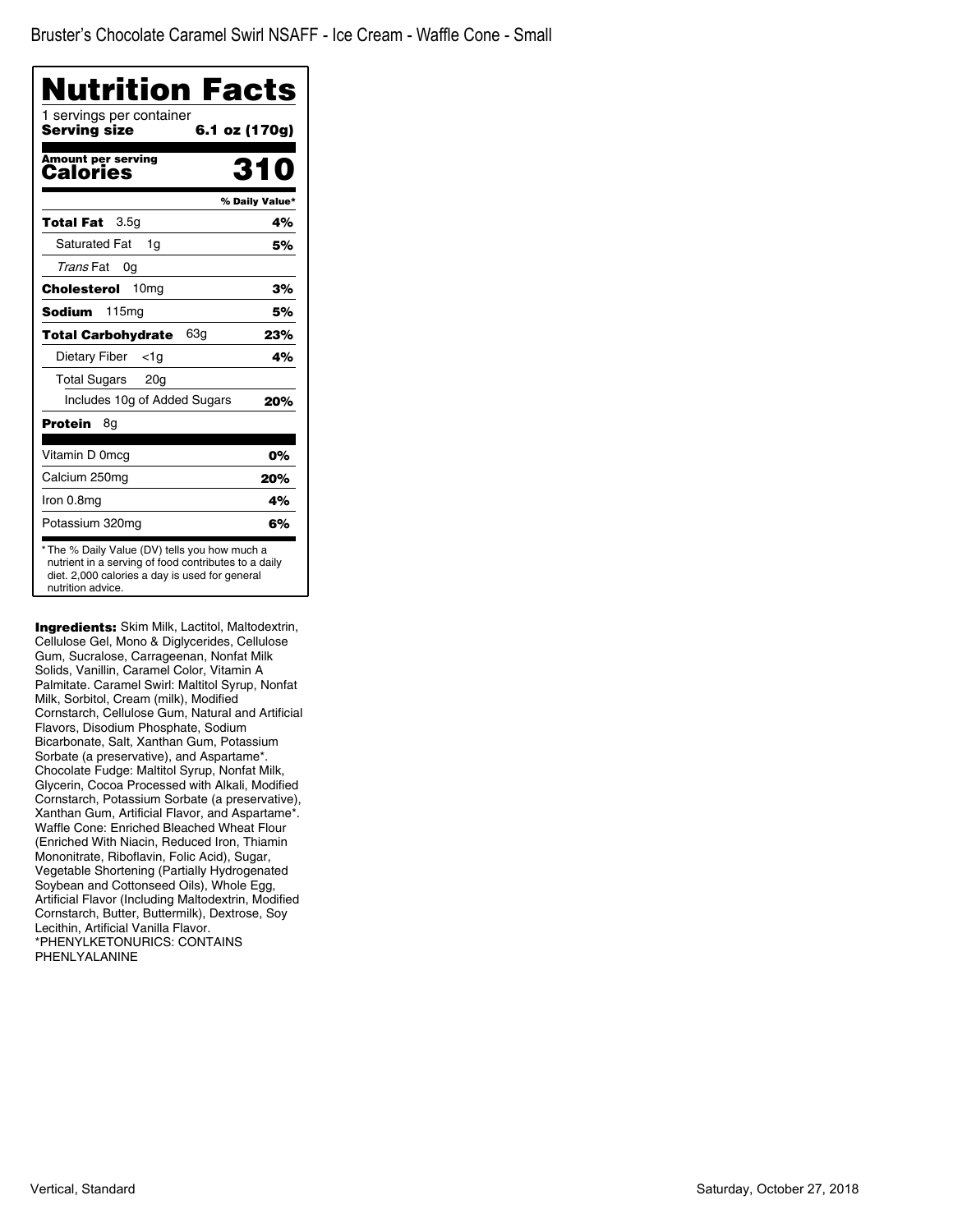Bruster's Chocolate Caramel Swirl NSAFF - Ice Cream - Waffle Cone - Regular

| Nutrition Facts<br>1 servings per container<br><b>Serving size</b> | 8.6 oz (240g)  |
|--------------------------------------------------------------------|----------------|
|                                                                    |                |
| <b>Amount per serving</b><br>Calories                              | 41 N           |
|                                                                    | % Daily Value* |
| 3.5 <sub>q</sub><br>Total Fat                                      | 4%             |
| <b>Saturated Fat</b><br>1g                                         | 5%             |
| Trans Fat<br>0g                                                    |                |
| 10 <sub>mg</sub><br>Cholesterol                                    | 3%             |
| 170 <sub>mg</sub><br><b>Sodium</b>                                 | 7%             |
| 83a<br>Total Carbohydrate                                          | 30%            |
| Dietary Fiber<br>1g                                                | 4%             |
| <b>Total Sugars</b><br>25 <sub>q</sub>                             |                |
| Includes 10g of Added Sugars                                       | 20%            |
| Protein<br>11g                                                     |                |
| Vitamin D 0mcg                                                     | 0%             |
| Calcium 370mg                                                      | 30%            |
| Iron 1mg                                                           | 6%             |
| Potassium 490mg                                                    | 10%            |